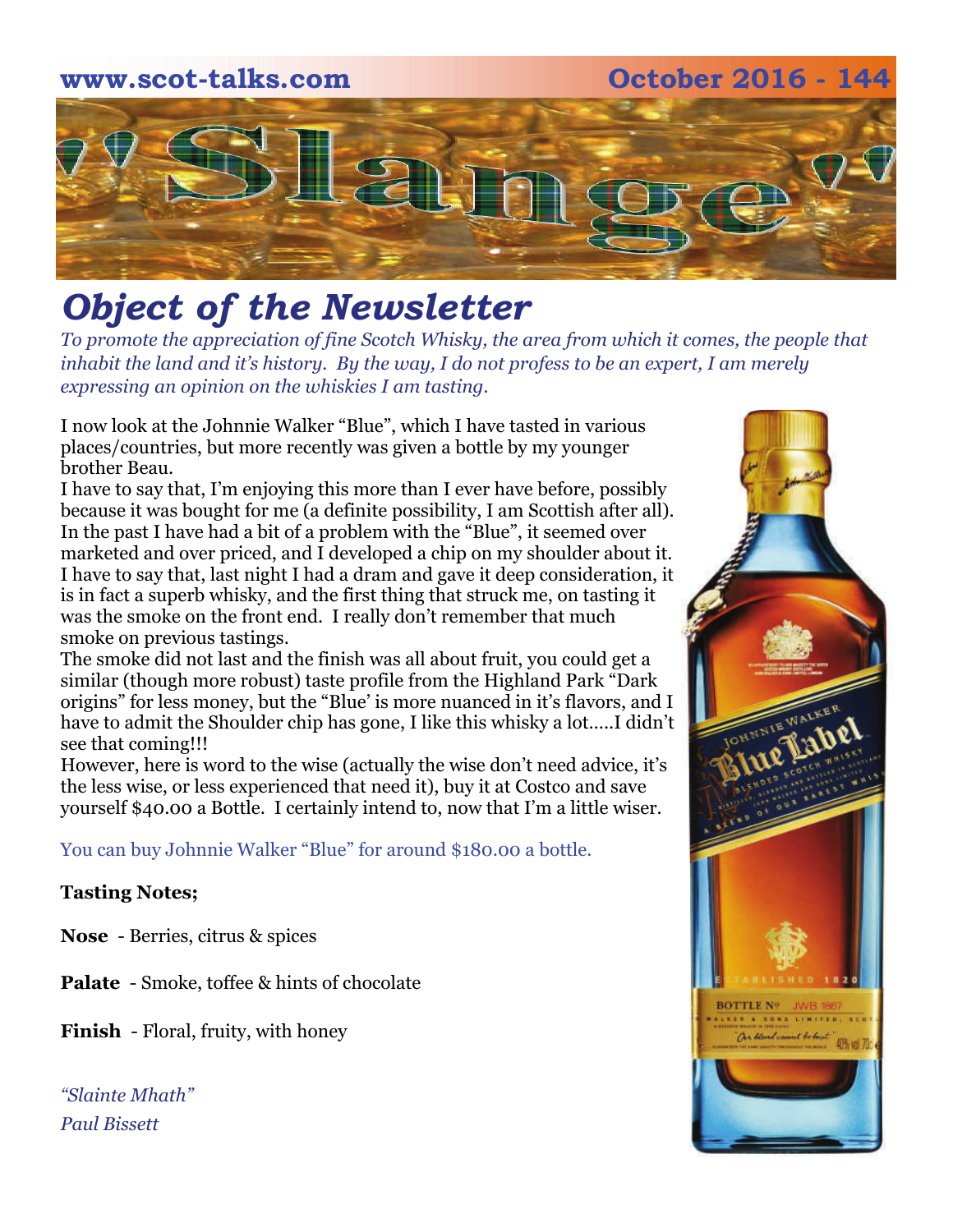

### **The Way to the Isles**

A Scottish Natural Heritage (SNH) report suggests today that a new long distance walking trail running from Tyndrum to Oban could attract 32,000 visitors per annum and bring £1m a year in to the local economy. The proposal is in an SNH report published today (28th June). The trail would run through impressive mountain scenery, woodlands and alongside lochs before reaching the coast. It would pass through and chain the villages of Dalmally, Lochawe, Taynuilt and Connel. Covering approximately 45 miles, it would link the West Highland Way to the Oban – Fort William cycle route and, in the future, it could be extended to Mull and Iona.

The route would support the lifestyles of local people for dog walking and recreational activities; and visitors for either shorter trips or the challenge of going the whole distance. Of the 32,000 potential visitors, analysis suggests that 26,000 (81%) would be day visitors, 6,000 (19%) would stay overnight and 3,000 (9%) would undertake the whole route. According to the report, the strengths of the route include the scenery and landscape, local tourist attractions, the wide range of facilities in each village and good transport links, allowing easy access to the path at various points along the way.

Unsurprisingly, branding and market positioning are seen as crucial to the trail's success. To be recognized as a key national route, it would have to be extended in the future, possibly to Mull and Iona, and given a compelling name,. SNH are suggesting 'The Way to the Isles'.

The report highlights Development opportunities along the route – with potential for existing businesses to adapt or expand what they offer in terms of accommodation, shopping, food and drink. There may also be opportunities for farmers and land managers to provide food, accommodation and produce; offer volunteering opportunities and carry out minor maintenance on the route. Circular paths and links to the main villages and local visitor attractions are important to encourage people to use the path and spend money locally.

The study was funded by SNH in response to interest from the communities local to the proposed route.

Stephen Austin, SNH operations officer based in Oban says: 'The great thing about this proposal is that it has come from the local communities.

'We're very keen to see the development of more trails across the country to help people get out and enjoy the outdoors and also help generate income to underpin the rural economy.

However this proposal is still at a very early stage. A route has yet to be identified and this will only be done with the agreement and support of farmers and landowners – but this report helps highlight the potential benefits of the path, as well as the need to get the promotion and marketing right.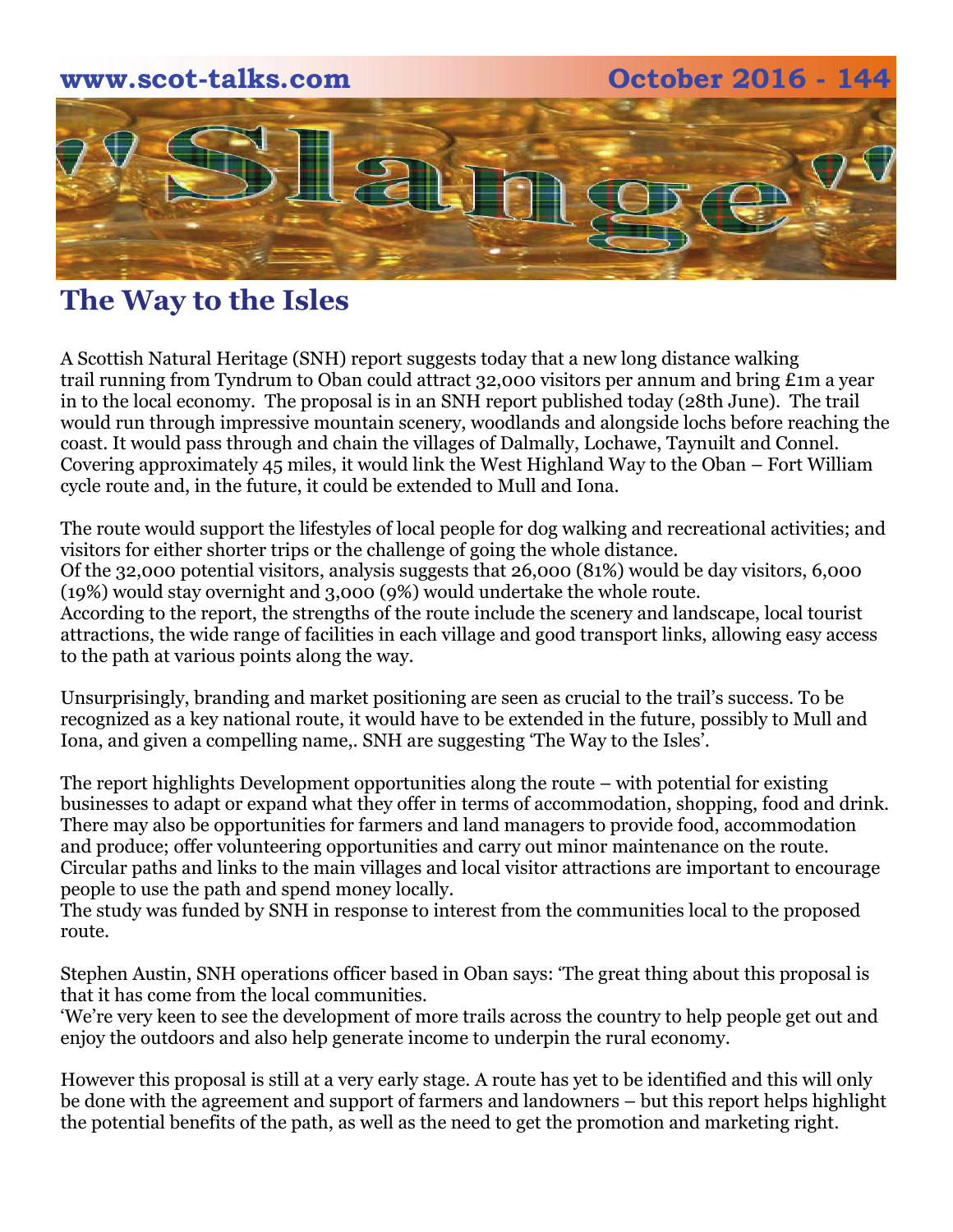# **www.scot-talks.com October 2016 - 144**

Below is a simple guide to help you choose your single malt Whisky, and the flavor notes you should expect from it. Being Scottish I recommend you find a likely candidate and try it in a bar before buying the whole bottle. This Issue; Johnnie Walker "Blue". For more information go to http://www.johnniewalker.com

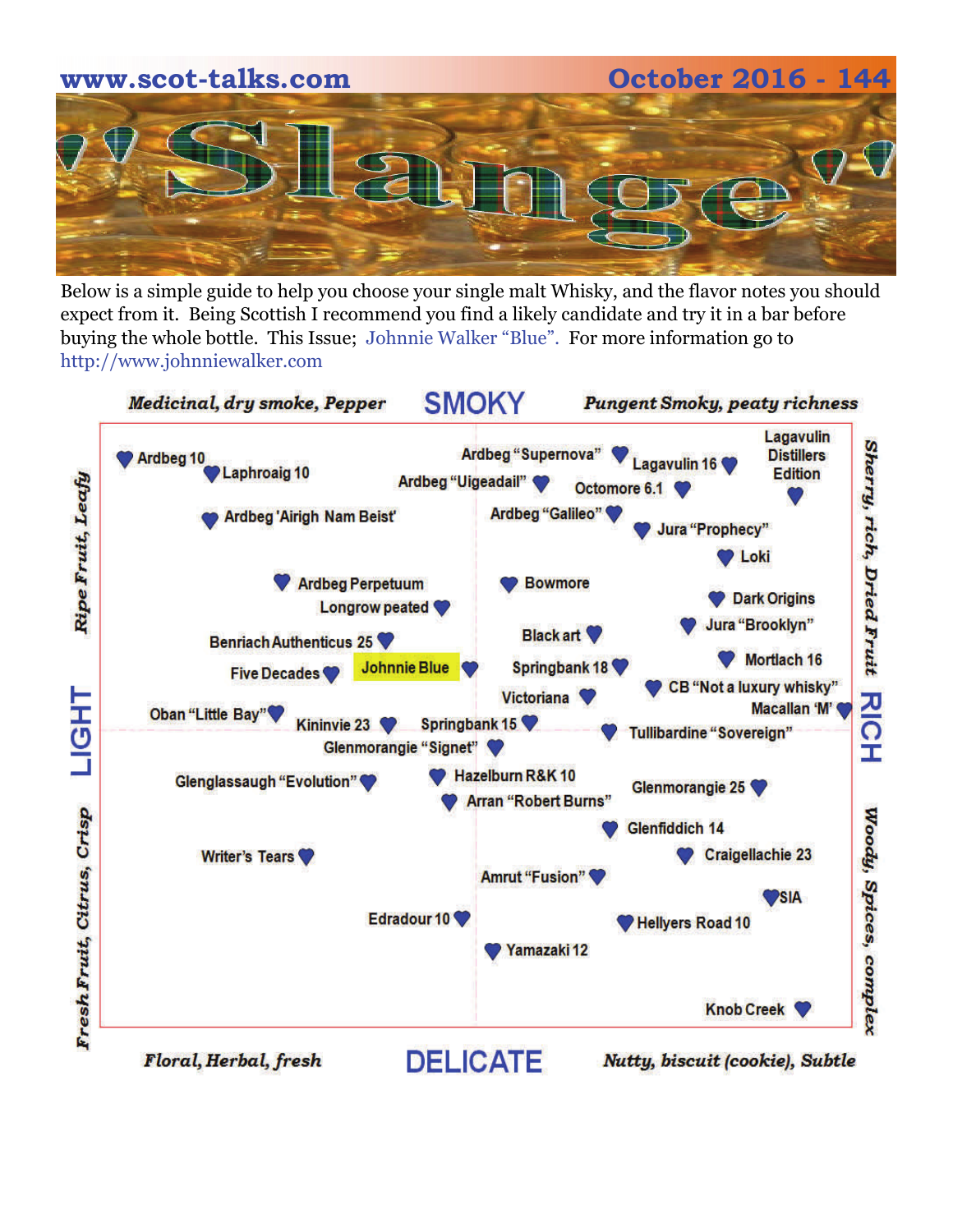

### **30 classic signs you are an unrepentant whisky geek** BY [Sean Murphy](http://foodanddrink.scotsman.com/author/sean-murphy/)

Do you agonise over which whisky to drink or bore your friends with your whisky chat? You may just be a whisky geek, here are the classic signs.

**1.** You feel a desperate urge to save any poor malt whisky that's about be drowned by coke, to the point of offering to buy a double of a cheap blend to replace it.

**2.** You politely correct people's pronunciation of Scottish whisky distilleries by repeating it to them in the correct manner before tutting when they inevitably ignore your correction.

**3.** You think the Islands should be their own region and it annoys you that they get lumped in with the Highlands.

**4.** You enthusiastically preach that people should drink whisky however they like, but you still wince whenever you see people put ice in whisky.

**5.** You know an obscene number of small towns and villages in Scotland just due to their close proximity to distilleries.

**6.** Similarly, any trip up north involves copious amounts of planning to fit in as many distillery trips as possible.

**7.** You get annoyed when you are served 25ml measures of whisky because you know you might as well just be wetting your tongue (everyone knows it should be *at least* 35ml for a dram).

**8.** You aren't put off by trying whisky from other countries because you know that there are some amazing whiskies being produced out there.

**9.** Lost distilleries invoke a pang of sadness normally associated with a lost love or that childhood friend you haven't spoken to in years.

**1o.** You think nothing of spending over £100 for a bottle of whisky and secretly you always want to buy two (one to look good in your collection and the other to drink).

**11.** You have a very strong stance on non-age statement whiskies.

**12.** You prefer to drink cask strength whisky but you still haven't learned that that means you have to drink less or run the risk of ending up leg drunk in your local.

**13.** You know what PPM stands for.